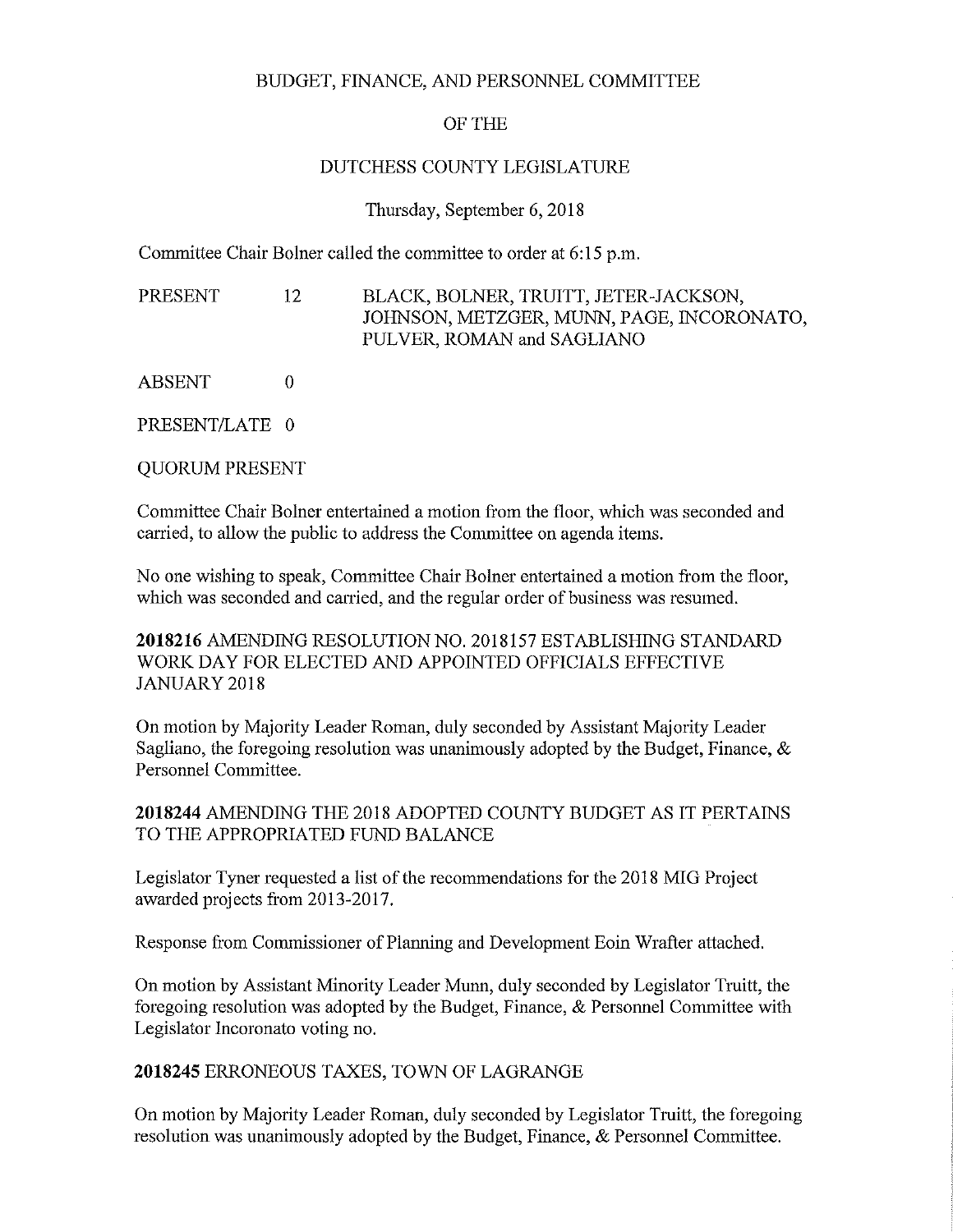## 2018246 ERRONEOUS TAXES, TOWN OF LAGRANGE

On motion by Majority Leader Roman, duly seconded by Legislator Truitt, the foregoing resolution was unanimously adopted by the Budget, Finance, & Personnel Committee.

### 201847 ERRONEOUS TAXES, VILLAGE OF RHINEBECK

On motion by Majority Leader Roman, duly seconded by Assistant Majority Leader Sagliano, the foregoing resolution was unanimously adopted by the Budget, Finance, & Personnel Committee.

There being no further business the meeting was adjourned.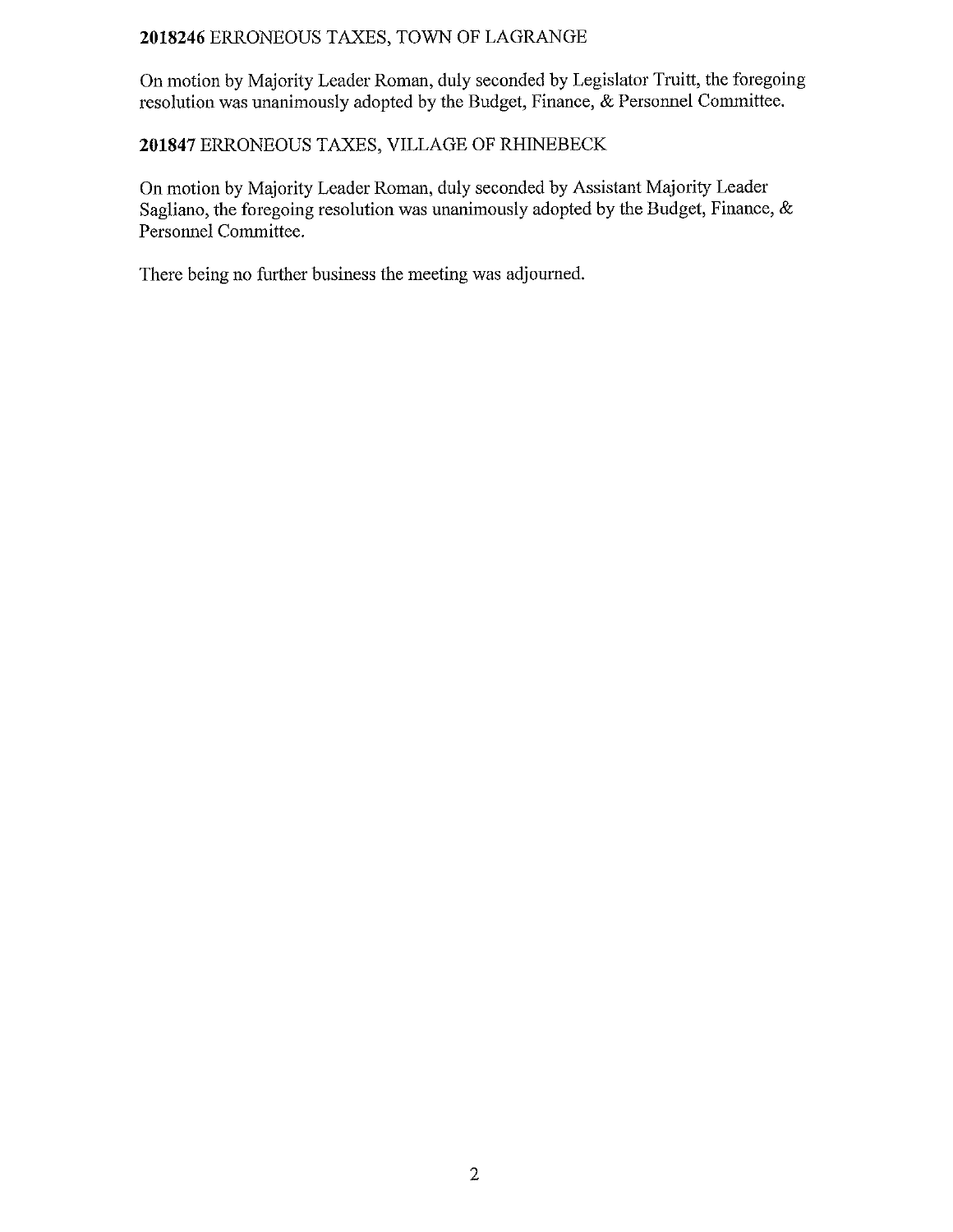#### **2018 Municipal Innovation Grant Program CDAC and Staff Funding Recommendations**

#### General Innovation Focus Area

 $\mathcal{A} \subset \mathcal{A}$ 

 $\bar{\mathbf{v}}$ 

| Lead Applicant                 | <b>Activity Title</b>                                                     | Recommended<br><b>Funding</b> |
|--------------------------------|---------------------------------------------------------------------------|-------------------------------|
| City of Beacon                 | Multi-Jurisdictional Human Resource Services                              | \$75,000                      |
| City Of Poughkeepsie           | 911 Phone System Consolidation & Enhanced Shared Network                  | \$168,700   **                |
| Town of North East             | Shared Highway Garage & Fuel Storage Facility                             | \$240,000                     |
| Village of Tivoli              | Transfer of Ownership of Tivoli Water and Wastewater Systems              | \$108,000                     |
| Village of Rhinebeck           | Water and Sewer Trasfer of Ownership Feasibility Study                    | \$87,750                      |
| Town of Milan                  | Municipal Shared Highway Equipment                                        | \$0                           |
| <b>Roosevelt Fire District</b> | Mass Casualty and Disaster Response Unit (MCDRU)                          | \$0                           |
| Town of Clinton                | Dirt Roller Shared Services                                               | \$0                           |
| City Of Poughkeepsie           | Cloud Based Agenda Management Solution for Municipal Meetings             | \$0                           |
| Town of Beekman                | Town Hall Energy Efficiency Improvements                                  | \$0                           |
| Town of Beekman                | Information Station Installation                                          | \$0                           |
|                                | Total                                                                     | \$679,450                     |
|                                | **Match Funding: Interoperable Communications Formula-Based Grant Program | \$118.700                     |
|                                | <b>General Innovation Subtotal</b>                                        | \$560,750                     |

#### ADA Focus Area

| Lead Applicant                    | <b>Activity Title</b>                                        | Recommended<br><b>Funding</b> |
|-----------------------------------|--------------------------------------------------------------|-------------------------------|
| Village of Rhinebeck              | Wheelchair Lift Replacement                                  | \$50,000                      |
| Town of Pleasant Valley           | Accessibility Features & Improvement for New Town Hall       | \$50,000                      |
| Town of Beekman                   | Town Hall ADA Improvements                                   | \$50,000                      |
| Village of Wappingers Falls       | Lower Wappinger Creek Community Boathouse - ADA Improvements | \$50,000                      |
| Town of East Fishkill             | Red Wing Park ADA Compliance Improvements                    | \$40,000                      |
| Town of Red Hook                  | ADA Improvements to Recreation Park Facilities               | \$50,000                      |
| Arlington Central School District | Sidewalk Entrance to School                                  | SO                            |
|                                   | Total                                                        | \$290,000                     |

#### Criminal Justice/Law Enforcement Focus Area

| Lead Applicant       | <b>Activity Title</b>                                            | Recommended<br><b>Funding</b> |
|----------------------|------------------------------------------------------------------|-------------------------------|
| City of Beacon       | Dutchess County Drug-Task Force (DCDTF)                          | \$825,090   *                 |
| City Of Poughkeepsie | Dutchess County Child Advocacy Center (CAC) - Juvenile Detective | \$75,000                      |
| City Of Poughkeepsie | Crisis Intervention Training (CIT) - Phase III                   | $$256,850$ $*$                |
|                      | Total                                                            | \$1,156,940                   |
|                      | MIG Grand Total - All Focus Areas                                | \$2,007,690                   |
|                      | MIG Reserve Balance to be Allocated to 2018 MIG                  | \$204.700                     |
|                      | 2018 MIG Budget Allocation                                       | \$1,000,000                   |
|                      | 2018 MIG Budget Deficit/Need                                     | \$802,990                     |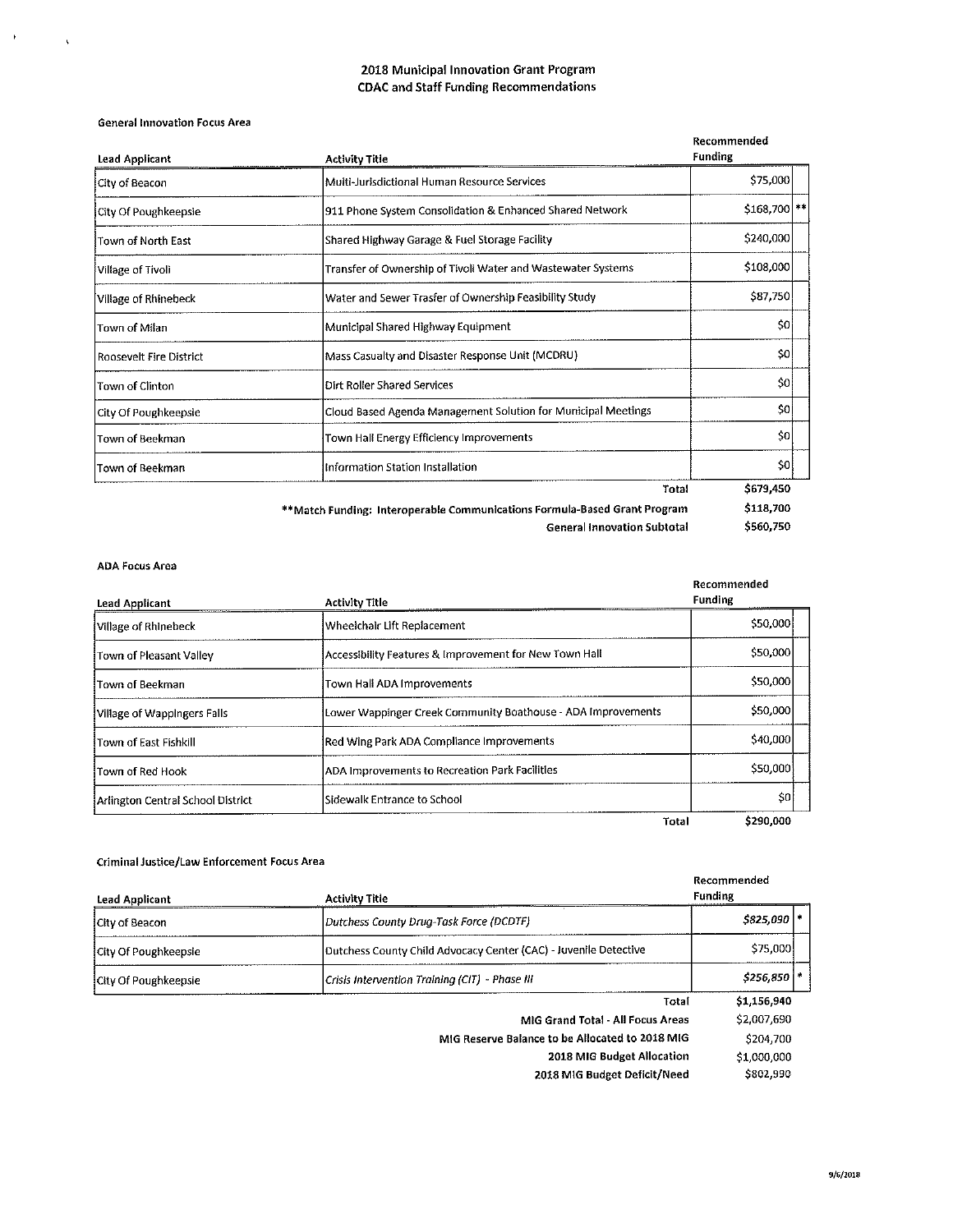# **2017 Municipal Innovation Grant Program**

| <b>Lead Applicant</b>       | <b>Project Name</b>                                                          | Award       |
|-----------------------------|------------------------------------------------------------------------------|-------------|
| City of Poughkeepsie        | Crisis Intervention Team (CIT) Project Phase II                              | \$198,750   |
| City of Beacon              | Drug Task Force                                                              | \$563,821   |
| Town of Red Hook            | Municipal Shared Solar Farm                                                  | \$45,000    |
| Town of Amenia              | Regional Ambulance Services Study                                            | \$190,000   |
| Town of Hyde Park           | Shared Commercial Sewer District Expansion Study                             | \$75,000    |
| Town of Red Hook            | <b>Shared Court Facilities Study</b>                                         | \$30,000    |
| Town of Rhinebeck           | <b>Shared Court Facilities Study</b>                                         | \$30,000    |
| City of Beacon              | Shared Municipal Complex - Site Study                                        | \$142,000   |
| Town of Poughkeepsie        | Shared Municipal/Fire District Facility Study                                | \$150,000   |
| Village of Wappingers Falls | Shared Services & Water Infrastructure Consolidation Study                   | \$120,000   |
| Town of Pleasant Valley     | Sports Field - Infield Mix & Permanent Synthetic Marking (Joint Procurement) | \$51,900    |
| City of Poughkeepsie        |                                                                              |             |
| Town of Hyde Park           | <b>Streamlining Land Use Development Process</b>                             | \$140,000   |
| Town of Rhinebeck           |                                                                              |             |
|                             |                                                                              | \$1,736,471 |

 $\mathcal{L}(\mathcal{L}^{\mathcal{L}})$  and  $\mathcal{L}(\mathcal{L}^{\mathcal{L}})$  .

 $\mathcal{L}^{\pm}$ 

L.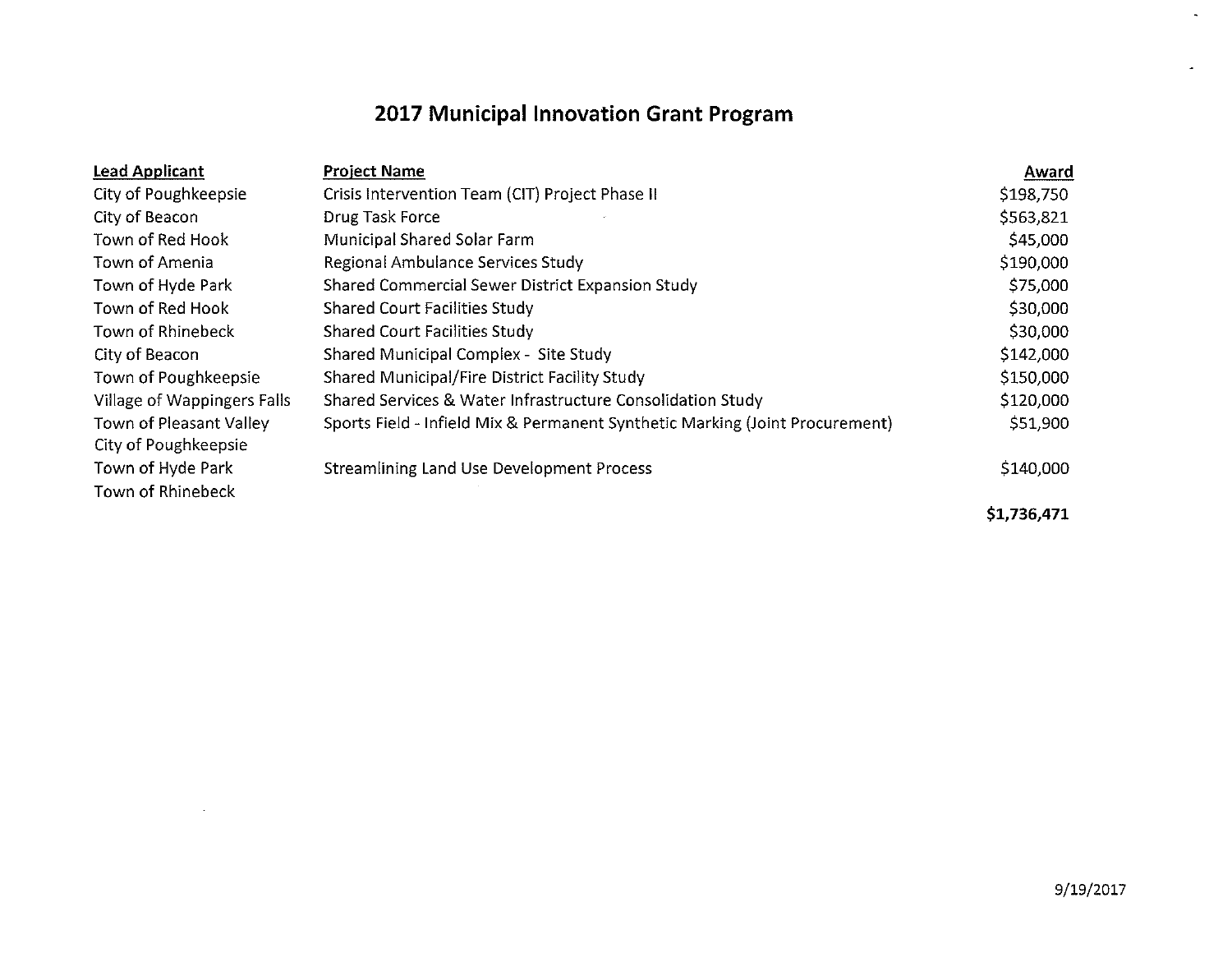## **<sup>2016</sup> Municipal Consolidation & Shared Services Grant Program**

 $\langle \mathbf{u} \rangle$ 

 $\sim$   $\sim$ 

| Lead Applicant        | <b>Project Name</b>                                                   |       | Award     |
|-----------------------|-----------------------------------------------------------------------|-------|-----------|
| City of Poughkeepsie  | 911 Consolidation Study                                               |       | \$75,000  |
| City of Beacon        | Consolidation of Firehouses - Final Design and Construction Documents |       | \$250,000 |
| City of Poughkeepsie  | DPW Restructuring & Consolidation Study                               |       | \$75,000  |
| Town of Wappinger     | <b>Emergency Services Building Improvements</b>                       |       | \$145,000 |
| Town of East Fishkill | John Jay Sewer Improvement Area Engineering and Construction          |       | \$100,000 |
| Town of Poughkeepsie  | Law Enforcement Computer-Aided Dispatch Upgrade and Consolidation     |       | \$280,000 |
|                       |                                                                       | Total | \$925,000 |

 $\sim 200$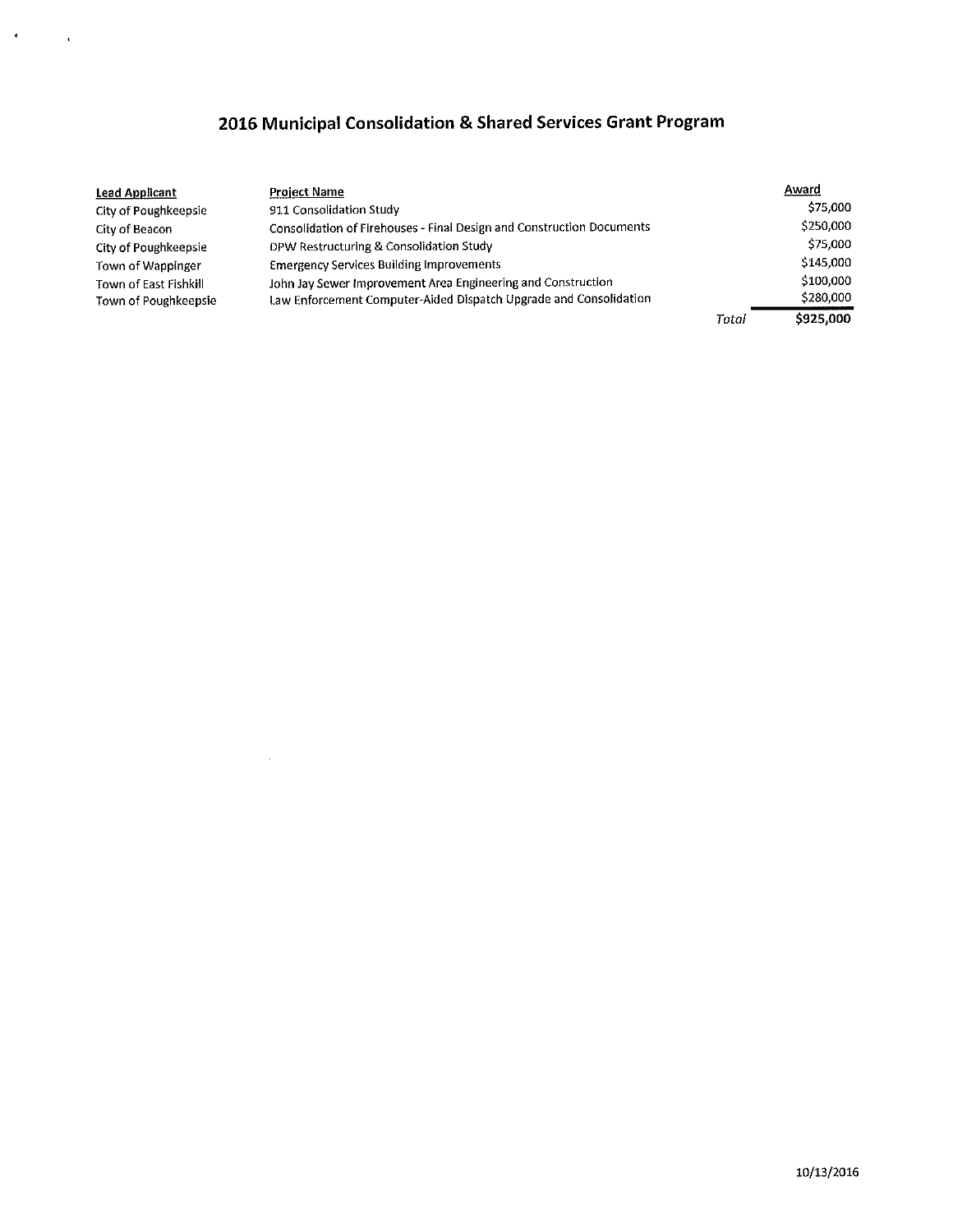## **<sup>2015</sup> Municipal Consolidation & Shared Services Grant Program**

 $\theta$ 

 $\bar{z}$ 

 $\sim$ 

| <b>Lead Applicant</b>       | <b>Project Name</b>                                                  |       | Award     |
|-----------------------------|----------------------------------------------------------------------|-------|-----------|
| City of Beacon              | City of Beacon Consolidation of Firehouses                           |       | \$200,000 |
| City of Poughkeepsie        | Crisis Intervention Training-Dutchess County Joint Applications      |       | \$246,340 |
| City of Poughkeepsie        | Development of Fiscal Improvement Plan                               |       | \$40,000  |
| Town of Clinton             | Municipal Shared Highway Equipment                                   |       | \$70,000  |
| Town of Milan               | Municipal Shared Highway Equipment                                   |       | \$194,863 |
| Town of Pine Plains         | Codification of Local Laws                                           |       | S16,459   |
| Town of Rhinebeck           | Consolidation of Rhinebeck Highway and Maintenance Departments Study |       | \$45,000  |
| Village of Red Hook         | Implementation of Recommendations from Highway Shared Services Study |       | \$81,250  |
| Village of Wappingers Falls | Tri-Municipal Wastewater Treatment Aeration System Upgrades          |       | \$100,000 |
|                             |                                                                      | Total | \$993.912 |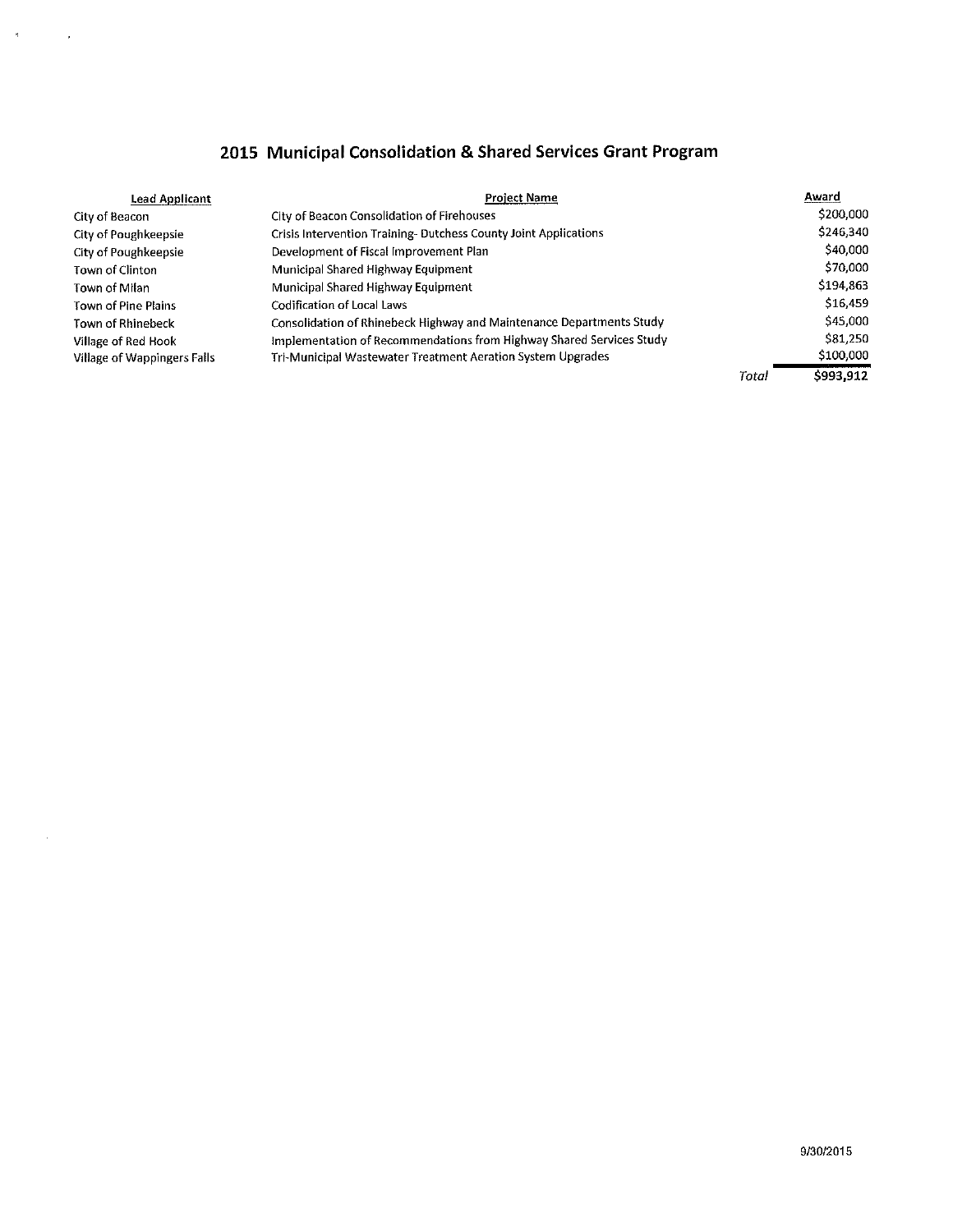## **<sup>2014</sup> Municipal Consolidation & Shared Services Grant Program**

 $\sigma$ 

 $\sim$   $\sim$ 

| Lead Applicant                    | <b>Project Name</b>                                                                     |       | Award     |
|-----------------------------------|-----------------------------------------------------------------------------------------|-------|-----------|
| City of Beacon                    | City of Beacon, Town of Fishkill and Village of Fishkill Police Consolidation Plan      |       | \$90,000  |
| Hyde Park Fire and Water District | Consolidation of the Hyde Park Fire and Water District and the Staatsburg Fire District |       | \$15,000  |
| Town of Clinton                   | Shared Electronic Fuel Dispensing System                                                |       | \$16,180  |
| Town of Dover                     | Consolidation of IT Services and ECMS Implementation                                    |       | \$58,500  |
| Town of Milan                     | Municipal Shared Highway Equipment                                                      |       | \$265,000 |
| Town of Poughkeepsie              | <b>Consolidated Salt Spreading Operations</b>                                           |       | \$63,000  |
| Village of Tivoli                 | Water and Wastewater System Transfer Feasibility Study                                  |       | \$80,000  |
| Village of Wappingers Falls       | Tri-Municipal Wastewater Treatment Aeration System Upgrades                             |       | \$200,000 |
|                                   |                                                                                         | Total | \$787,680 |